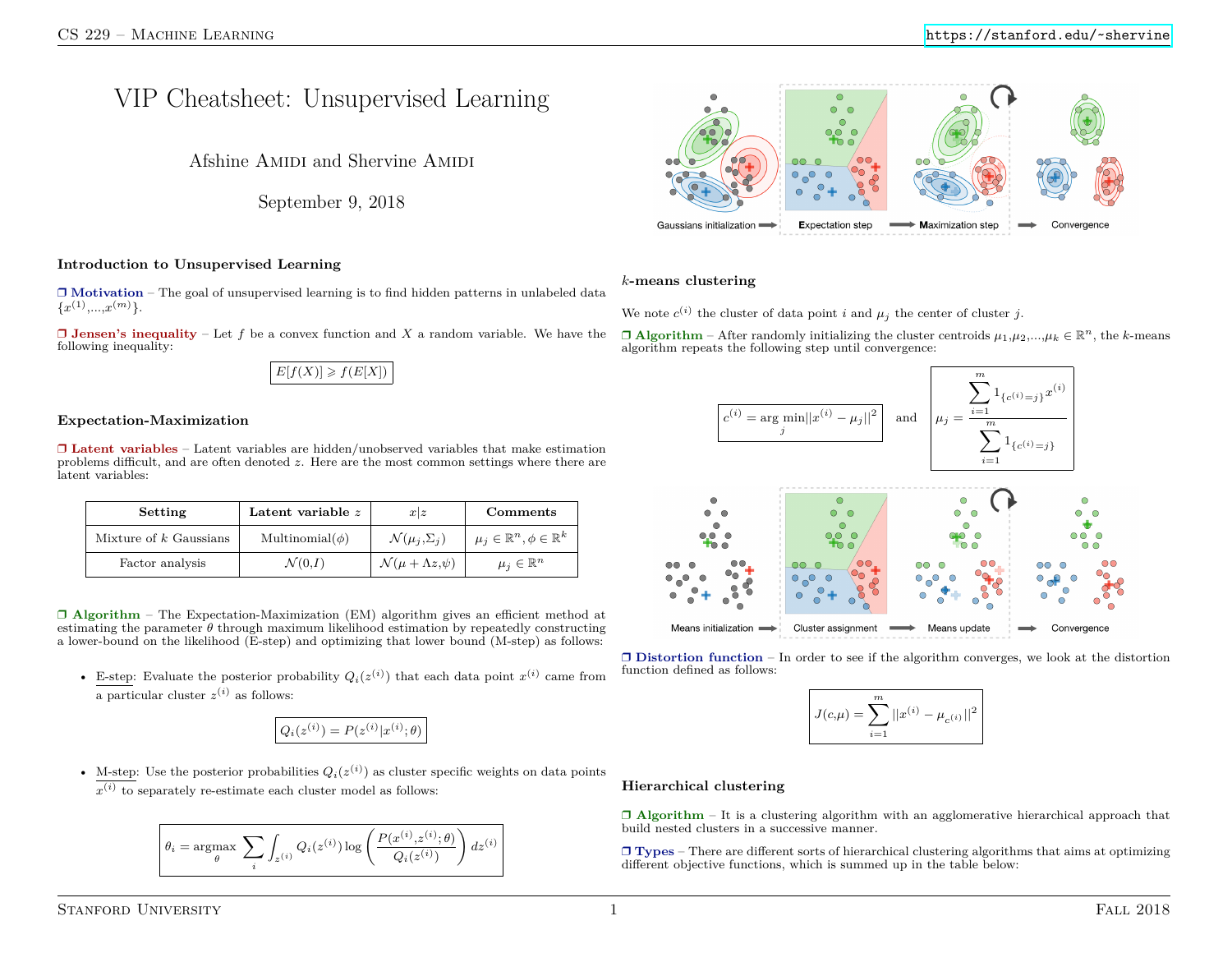| Ward linkage            | Average linkage           | Complete linkage          |
|-------------------------|---------------------------|---------------------------|
| Minimize within cluster | Minimize average distance | Minimize maximum distance |
| distance                | between cluster pairs     | of between cluster pairs  |

#### **Clustering assessment metrics**

In an unsupervised learning setting, it is often hard to assess the performance of a model since we don't have the ground truth labels as was the case in the supervised learning setting.

 $\Box$  **Silhouette coefficient** – By noting *a* and *b* the mean distance between a sample and all other points in the same class, and between a sample and all other points in the next nearest cluster, the silhouette coefficient *s* for a single sample is defined as follows:

$$
s = \frac{b - a}{\max(a, b)}
$$

 $\Box$  **Calinski-Harabaz index** – By noting *k* the number of clusters,  $B_k$  and  $W_k$  the between and within-clustering dispersion matrices respectively defined as

$$
B_k = \sum_{j=1}^k n_{c^{(i)}} (\mu_{c^{(i)}} - \mu)(\mu_{c^{(i)}} - \mu)^T, \qquad W_k = \sum_{i=1}^m (x^{(i)} - \mu_{c^{(i)}})(x^{(i)} - \mu_{c^{(i)}})^T
$$

the Calinski-Harabaz index  $s(k)$  indicates how well a clustering model defines its clusters, such that the higher the score, the more dense and well separated the clusters are. It is defined as follows:

$$
s(k) = \frac{\text{Tr}(B_k)}{\text{Tr}(W_k)} \times \frac{N-k}{k-1}
$$

#### **Principal component analysis**

It is a dimension reduction technique that finds the variance maximizing directions onto which to project the data.

 $\Box$  **Eigenvalue, eigenvector** – Given a matrix  $A \in \mathbb{R}^{n \times n}$ ,  $\lambda$  is said to be an eigenvalue of A if there exists a vector  $z \in \mathbb{R}^n \setminus \{0\}$ , called eigenvector, such that we have:

 $Az = \lambda z$ 

 $\Box$  **Spectral theorem** – Let  $A \in \mathbb{R}^{n \times n}$ . If *A* is symmetric, then *A* is diagonalizable by a real orthogonal matrix  $U \in \mathbb{R}^{n \times n}$ . By noting  $\Lambda = \text{diag}(\lambda_1, ..., \lambda_n)$ , we have:



*Remark: the eigenvector associated with the largest eigenvalue is called principal eigenvector of matrix A.*

❒ **Algorithm** – The Principal Component Analysis (PCA) procedure is a dimension reduction technique that projects the data on *k* dimensions by maximizing the variance of the data as follows:

• Step 1: Normalize the data to have a mean of 0 and standard deviation of 1.

$$
x_j^{(i)} \leftarrow \frac{x_j^{(i)} - \mu_j}{\sigma_j} \quad \text{where} \quad \mu_j = \frac{1}{m} \sum_{i=1}^m x_j^{(i)} \quad \text{and} \quad \sigma_j^2 = \frac{1}{m} \sum_{i=1}^m (x_j^{(i)} - \mu_j)^2
$$

- Step 2: Compute  $\Sigma = \frac{1}{n}$  $\frac{1}{m}\sum^m$ *i*=1  $x^{(i)}x^{(i)T} \in \mathbb{R}^{n \times n}$ , which is symmetric with real eigenvalues.
- Step 3: Compute  $u_1, ..., u_k \in \mathbb{R}^n$  the *k* orthogonal principal eigenvectors of  $\Sigma$ , i.e. the orthogonal eigenvectors of the *k* largest eigenvalues.
- Step 4: Project the data on span<sub>R</sub> $(u_1,...,u_k)$ . This procedure maximizes the variance among all *k*-dimensional spaces.



Data in feature space Find principal components  $\longrightarrow$  Data in principal components space

#### **Independent component analysis**

It is a technique meant to find the underlying generating sources.

 $\Box$  **Assumptions** – We assume that our data *x* has been generated by the *n*-dimensional source vector  $s = (s_1,...,s_n)$ , where  $s_i$  are independent random variables, via a mixing and non-singular matrix *A* as follows:

$$
x = As
$$

The goal is to find the unmixing matrix  $W = A^{-1}$  by an update rule.

❒ **Bell and Sejnowski ICA algorithm** – This algorithm finds the unmixing matrix *W* by following the steps below:

• Write the probability of  $x = As = W^{-1}s$  as:

$$
p(x) = \prod_{i=1}^{n} p_s(w_i^T x) \cdot |W|
$$

• Write the log likelihood given our training data  $\{x^{(i)}, i \in [1,m]\}$  and by noting *g* the sigmoid function as:

$$
l(W) = \sum_{i=1}^{m} \left( \sum_{j=1}^{n} \log \left( g'(w_j^T x^{(i)}) \right) + \log |W| \right)
$$